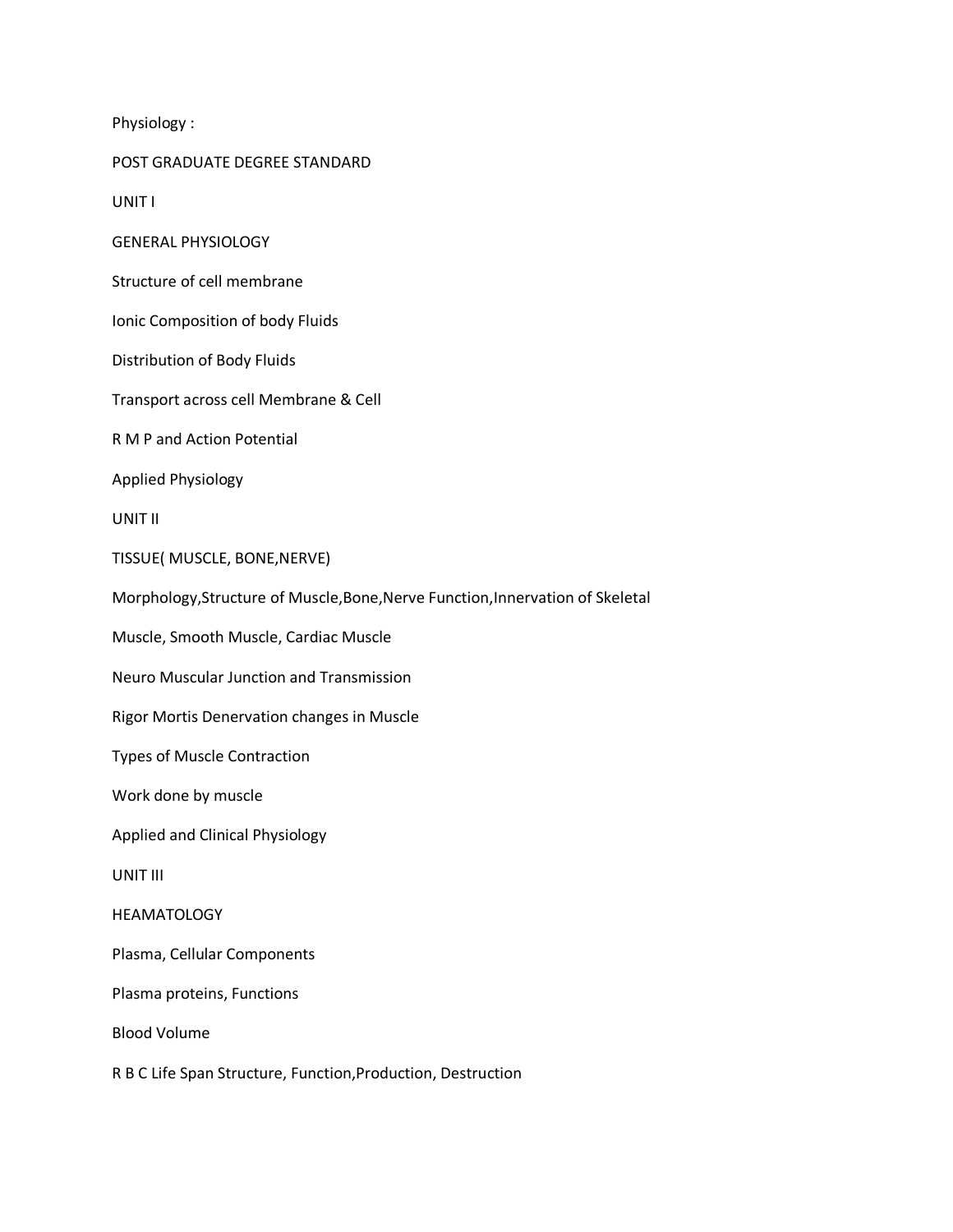Hemoglobin - Structure, Synthesis, Functions, Types and Degradation W B C - Structure , Production, Function, Destruction Immunity Monocyte Macrophage System, Lymph, Spleen Haemostasis - Platelets, Coagulation, Anticoagulants, Fibrino Lytic System Blood Groups (Major and Minor, Rh) Blood Transfusion, Transfusion Reactions Erythrobalstosis foetalis UNIT IV GASTRO INTESTINAL PHYSIOLOGY Secretions-Salivary,Gastric,Pancreatic,Small Intestinal, - Mechanism Composition, Function and Regulation. Digestion, of Carbohydrates, Proteins, Fats. Absorption of Carbohydrates, Proteins, Fats. Histological structure of GI Tract. Deglutition,Movements of Stomach, Small Intestine, Large Intestine and Villi. Structure of Liver, Biliary secretion, Composition. Gall Bladder- Function, Bile. Clinical and Applied Physiology. UNIT V RENAL PHYSIOLOGY Structure of Kidney, Nephron, JG Apparatus, Rennin Angiotensin System GFR-Regulation,Glomerulo-Tubular and Tubulo Glomerular Balance.Clearance Functions of Nephron Urine Formation Counter Current - Mechanism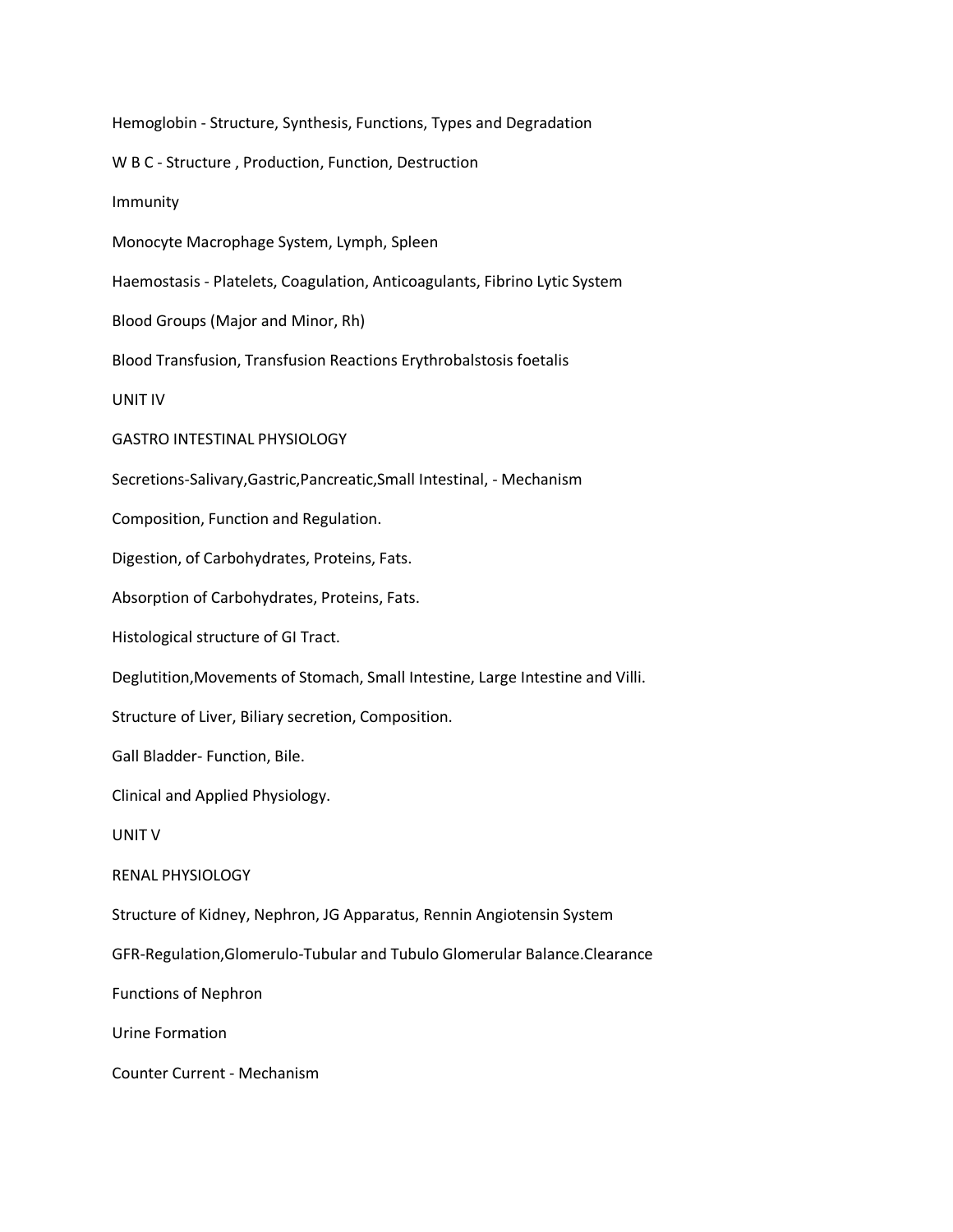Urine - Volume composition, Osmolarity pH etc. Bladder - Structure - innervation Micturition - reflex Abnormal BladderBody Fluids, Acid Base Balance Clinical and Applied Physiology UNIT VI **ENDOCRINES** Feed back Mechanisms, Circardian rhythm Up and Down Regulation Hypothalamus, P ituitary, Thyroid, Parathyroid, Pancreas, Pineal, AdrenalCortical and Medullary, Hormones, and Local Hormones Structure of all the above Glands. Synthesis transport function mechanism of action, Regulation, Metabolism of all the Hormones. Calcium, Carbo Hydrate, Homeo stasis Applied and Clinical Physiology UNIT VII REPRODUCTION MaleReproduction,StructureofGonads,AccessoryOrgans,Hormones,Puberty, Climactaric, Spermatogenesis, Composition of Semen, Castration Female Reproduction - Puberty, Menarche, Menopause Structure and Secretion of Ovaries, Ovulation. Uterine Structure, Menstrual Cyclical changes. Hormonal basis of Menstruation Tests for Ovulation Physiology of Pregnancy, Lactation. Male and Female Contraception Applied and Clinical Physiology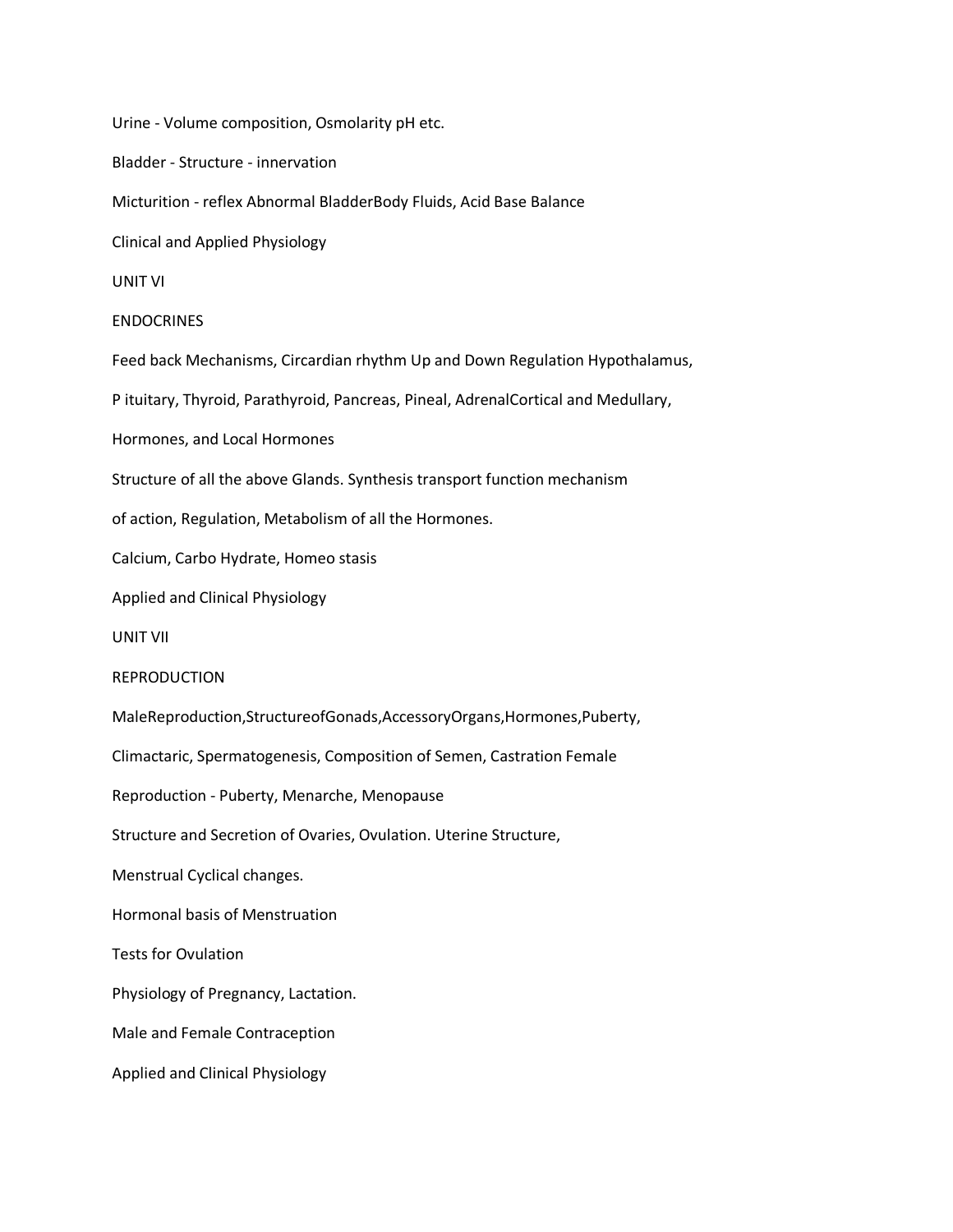## UNIT VIII

EXPERIMENTAL PHYSIOLOGY Nerve Muscle Preparation and related experiments Hematological experiements Functional test of Endocrine Glands PAPER - II UNIT I CARDIO VASCULAR PHYSIOLOGY Properties of Cardiac Muscle Conducting Tissue Cardiac Cycle Cardiac Output & Factors regulating Blood Pressure Haemodynamics & Physical Principles Regional Circulation (Coronary, Pulmonary Fetal, Splanchinc, Cerebaral) Electrical activities and ECG Applied and Clinical Physiology UNIT II RESPIRATORY PHYSIOLOGY Pulmonary Function Pulmonary Function Tests Regulation of Respiration Oxygen and Carbon di-oxide transport Hypoxia Clinical and Applied PhysiologyUNIT III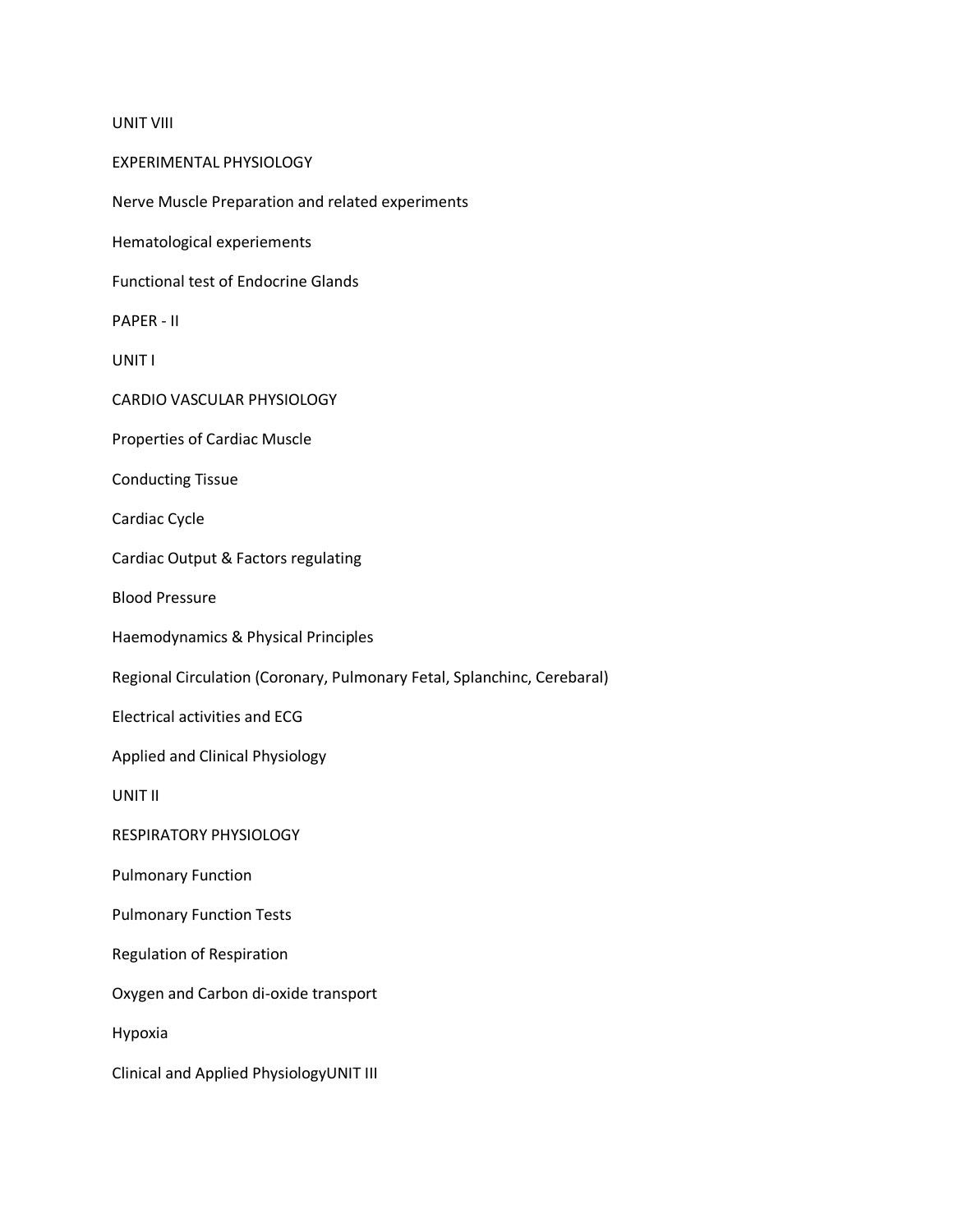## EXCERCISE AND SPORTS PHYSIOLOGY, ENVIRONMENTAL PHYSIOLOGY

UNIT IV

NEURO PHYSIOLOGY

Neuron, Degeneration and Regeneration

Receptors,Action Potential,Relex,Synapse & Synaptic Transmission, NeuroTransmitters

Cutaneous and deep visceral sensation

Ascending and Descending Tracts of Spinal Cord

Organisation of Motor and Sensory Functions of CNS & Spinal Cord

FunctionsofBrainstem,Cerebellum,Basal Ganglia,Hypothalamas,Thalamas,

Cerebural Cortex,

Limbic system

Higher Function of Brain - Arousal, Sleep Learning Memory, Speech.

EEG, Conditioned reflex

Neural Basis of Instinctual and behaviour emotion

Control of posture and Equilibrium, Muscle Tone

Autonomic Nervous system

Clinical and Applied Physiology

UNIT V

SPECIAL SENSES

Taste & Smell

Vision - Structure, Optics, Neuro Chemistry Neuro Opthalamology

Hearing - Structure, Function of Middle Ear and Inner Ear, Path way

Equilibrium - Vestibular Apparatus - Structure Function, Postural

reflexes Clinical and Applied Physiology

UNIT VI